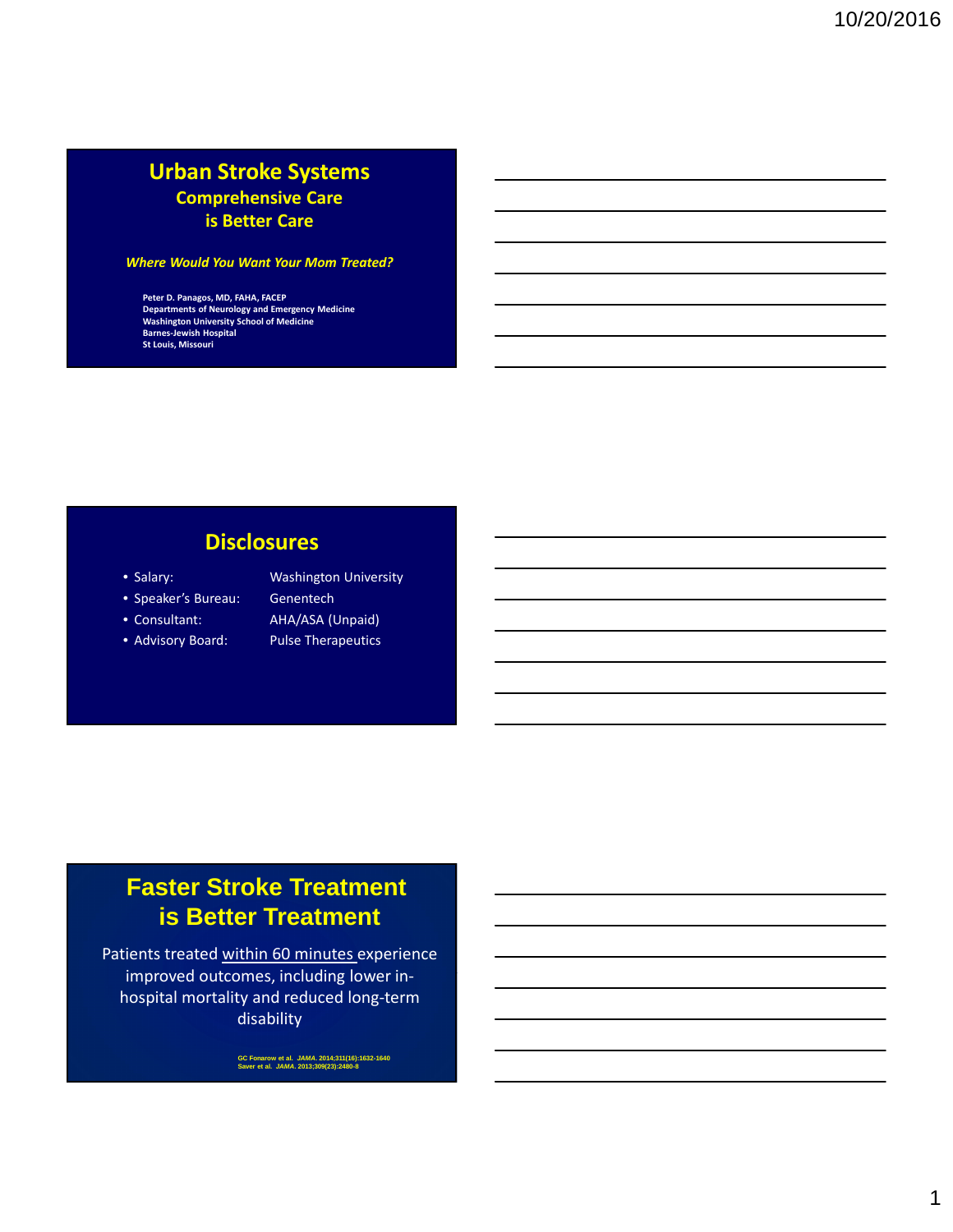## **What Does This Mean For You?**



### **Access to Endovascular Therapy**

- By ground
	- 56% US population have access to endovascular capable hospital



#### **The New Standard of Care**

- **A. Patients eligible for IV rtPA should receive IV rtPA even if endovascular treatments are being considered**<br> **Class Fi** evel of Evidence **A**
- Class it Level of Evidence A). (Unchanged from the 2013 guideline)<br>
B. Patients should receive endovascular therapy with a stent retriever if they meet all the<br>
following criteria:<br>
(1) acute ischemic stroke receiving IV
	-
	-
	-
	-
	-
	- **(5) Alberta Stroke Program Early Computed Tomography Score (ASPECTS) of 6 or greater, and (6) treatment can be initiated (groin puncture) < 6 hrs of symptom onset**
	- **(Class I; Level of Evidence A). (New Recommendation)**
		- **Powers WJ et al. 2015 AHA/ASA Focused Update. Stroke. 2915**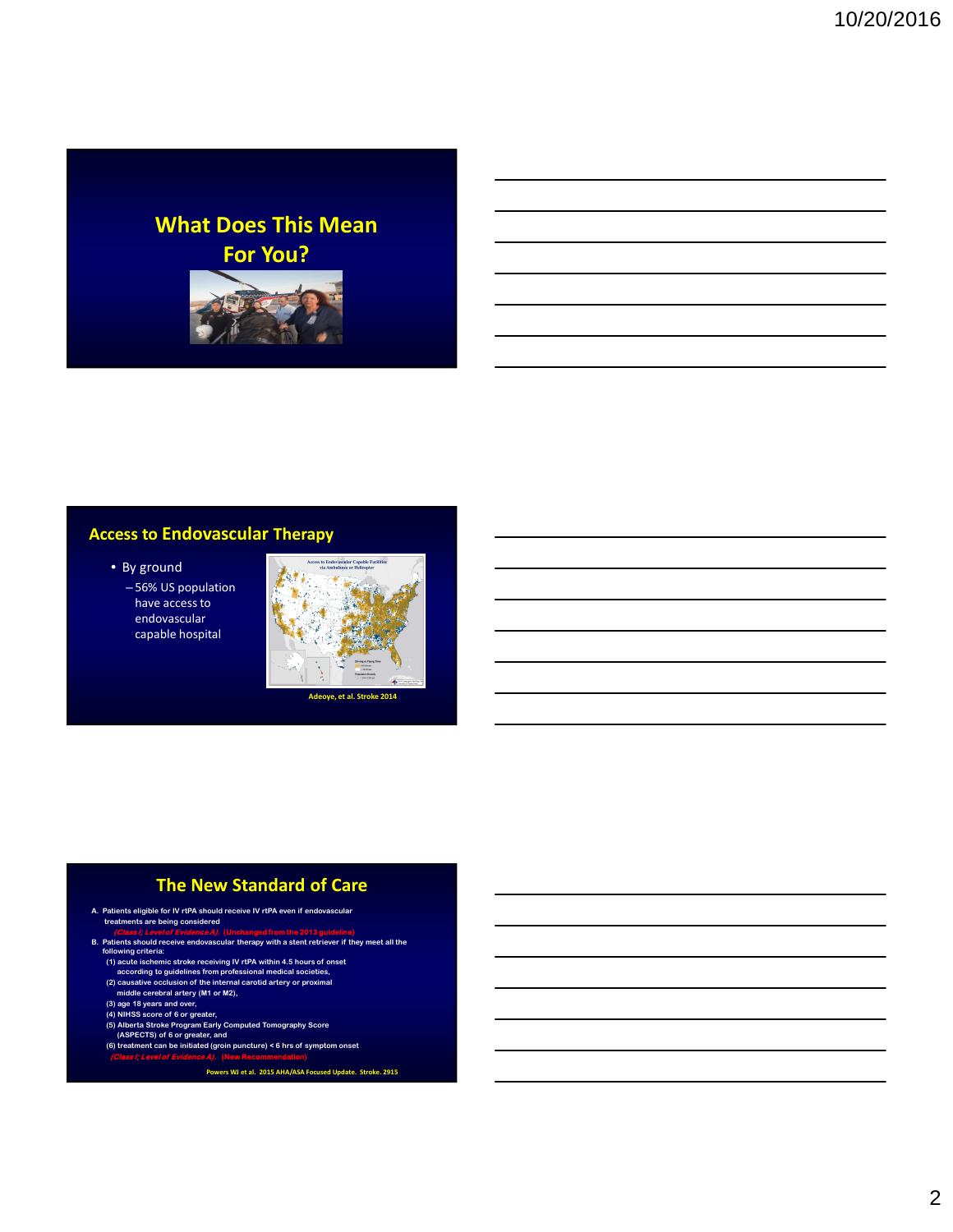## **The New Normal**

#### **Number Needed to Treat (NNT) for One Good Outcome**

|                                                                                | <b>MR CLEAN</b> | <b>ESCAPE</b> | <b>EXTEND-IA</b> | <b>SWIFT</b><br><b>PRIME</b> | <b>REVASCAT</b> | <b>IV tPA</b> |
|--------------------------------------------------------------------------------|-----------------|---------------|------------------|------------------------------|-----------------|---------------|
| OR good outcome<br>at 90d (mRS 0-2)                                            | 2.16            | 2.6           | 3.8              | 2.75                         | 2.1             | 1.8           |
| NNT for good<br>outcome                                                        | 6.1             | 4.2           | 3.2              | 4.0                          | 6.4             | 8.0           |
| Good Outcomes for IA utilized mRS 0-2<br>Good Outcomes for IV utilized mRS 0-1 |                 |               |                  |                              |                 |               |

#### **IV tPA Doesn't Always Work**

- Angiographic evaluation to identify presence and location of clot and effect of agent in 93 patients
- IV t-PA (0.12-0.75 mg/kg) given 0-6 hours
- Angiographic Findings
	- 26% (12/46) complete or partial lysis in M1, M2 – 9% (2 of 23) lysis in ICA
- Similar data by del Zoppo (Ann Neurol 1992) and Tomsick (AJNR 1996), Bhatia (Stroke 2010)

**Wolpert S, et al AJNR 1993; 14: 3-13.**



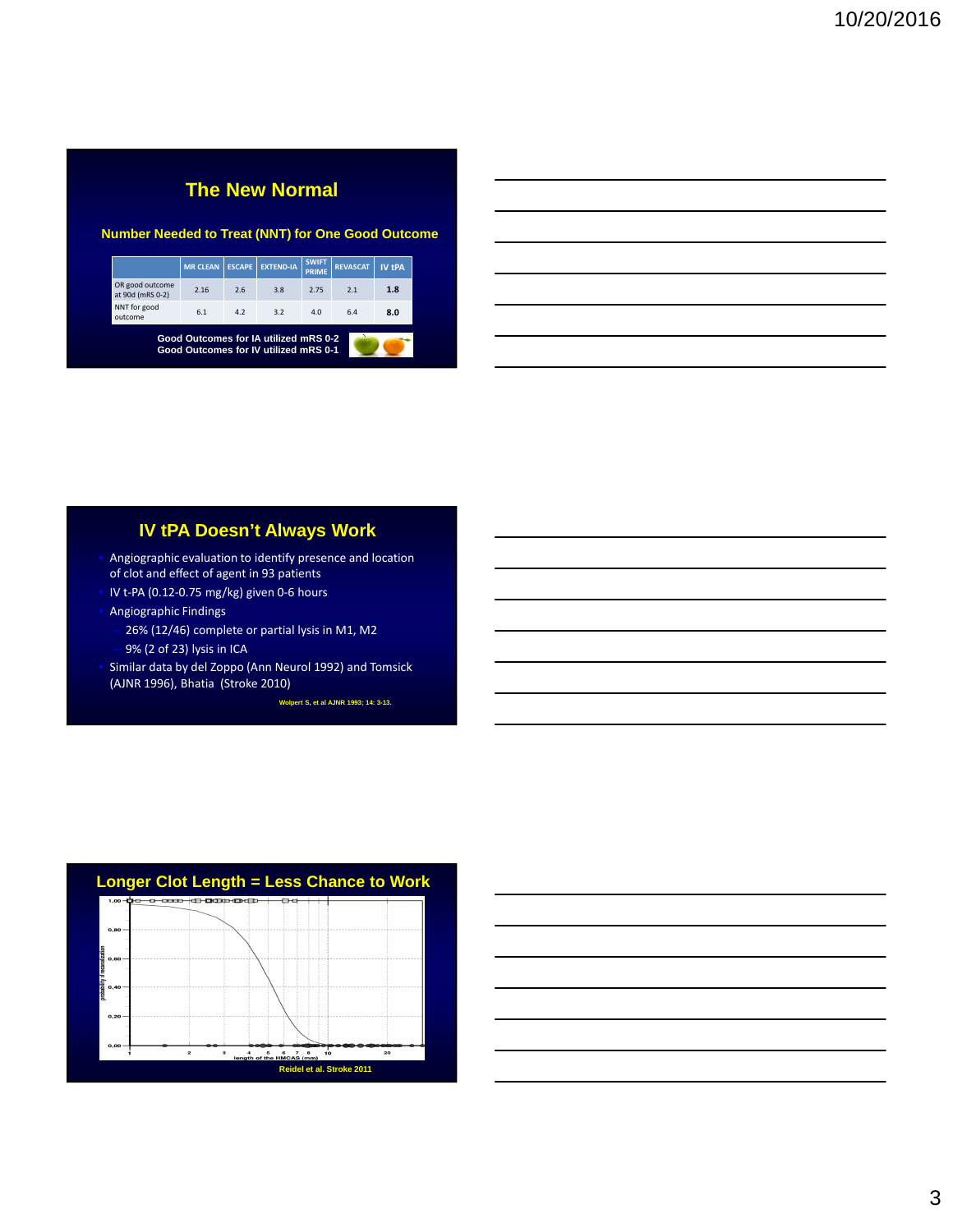# **Evolving Endovascular Data**



• 1287 Total Patients<br>• 633 IV tPA Only<br>• GR of better mRS at 90-days<br>• Carly treatment, recanalization led to<br>• Early treatment, recanalization led to<br>lower degrees of disability at 3<br>months c/w IV tPA

## **Levels of Stroke Care**

- **Comprehensive Stroke Center (CSC)**
	- Neurosurgery, Endovascular therapies, NICU, research
- **Primary Stroke Center (PSC)** – Stroke coordinator, Stroke Unit, systematic ischemic stroke
- assessment • **Acute Stroke Ready Hospital (ARSH)**
	- IV tPA 'Drip and ship', TeleStroke support
- **Basic Care (Critical Access)** – Assess, identification, stabilize, transfer

#### **Levels of Care Primary Stroke Center (2)**

- Joint Commission 'Disease Specific Certification'
- Written protocols:
	- Focuses on ischemic stroke and tpa administration. Includes therapy evaluation and education for all stroke patients however. Dedicated 'Stroke Unit' available.
- Adoption of Clinical Practice Guidelines (evidence based)
- Hospital support (*essential* in order to run the program)
- A core team, with minimum annual educational requirements, including nursing, ER, MDs, therapy services.
- Community outreach and education.
- Quality improvement, periodic review of quality measures.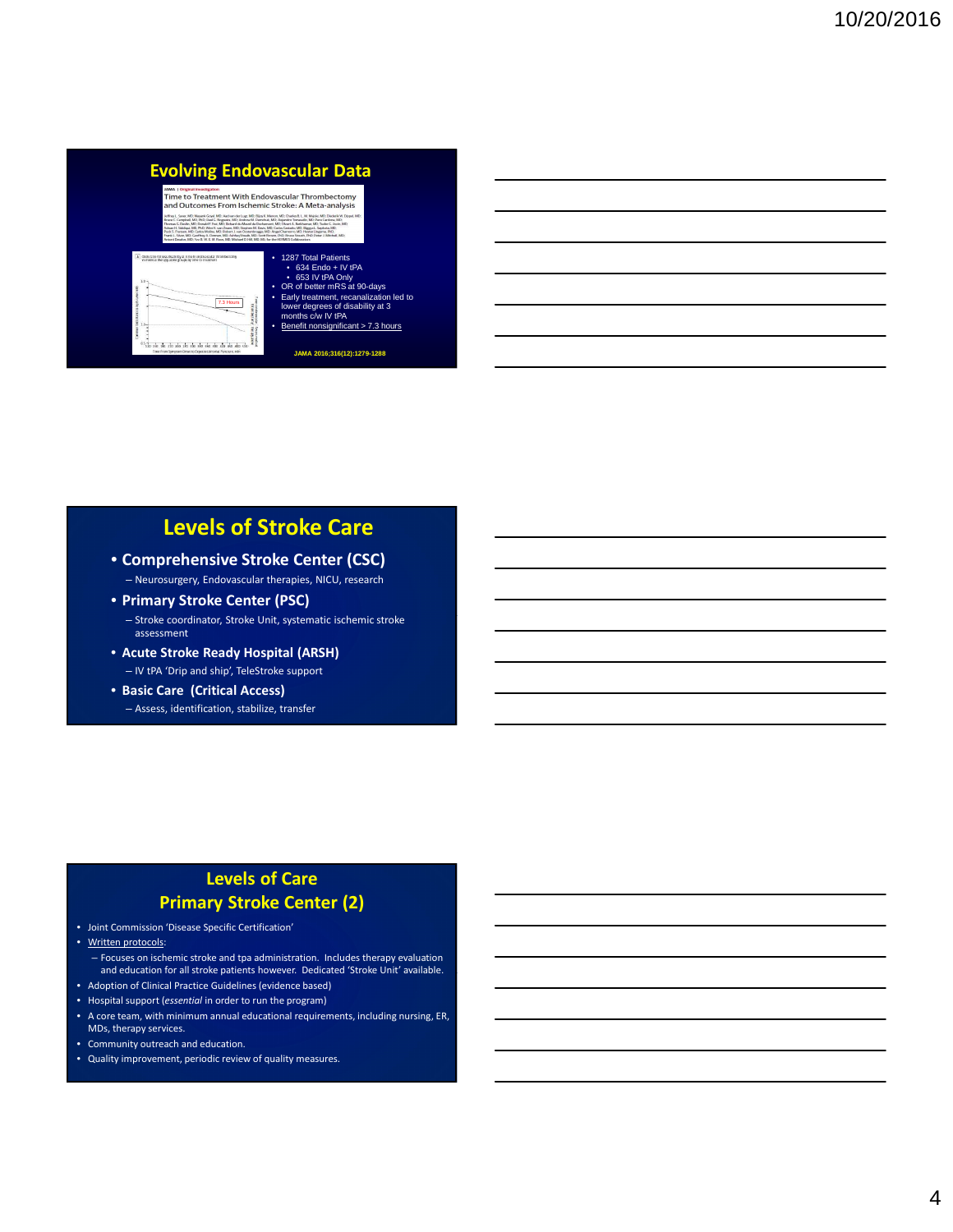## **Levels of Care**

### **Comprehensive Stroke Center (1)**

- Joint Commission 'Advanced Disease Specific Certification'
- Primary Stroke Center plus:
	- **Care for SAH ( endovascular and clipping), AVMs, ICH**
	- **24/7 Neurosurgery, Neuroradiology, ICU care**
	- **24/7 Endovascular AIS Therapy**
	- Educational outreach to community, medical community, EMS, and referring hospitals
	- **Joint protocol development with referring network, EMS**
	- **Expanded Quality metrics**
	- Peer Review and QI required for the Stroke Center
	- Public reporting of additional key measures required.

### **Why Doesn't EMS Just Triage the Right Patient to the Right (CSC) Hospital?**